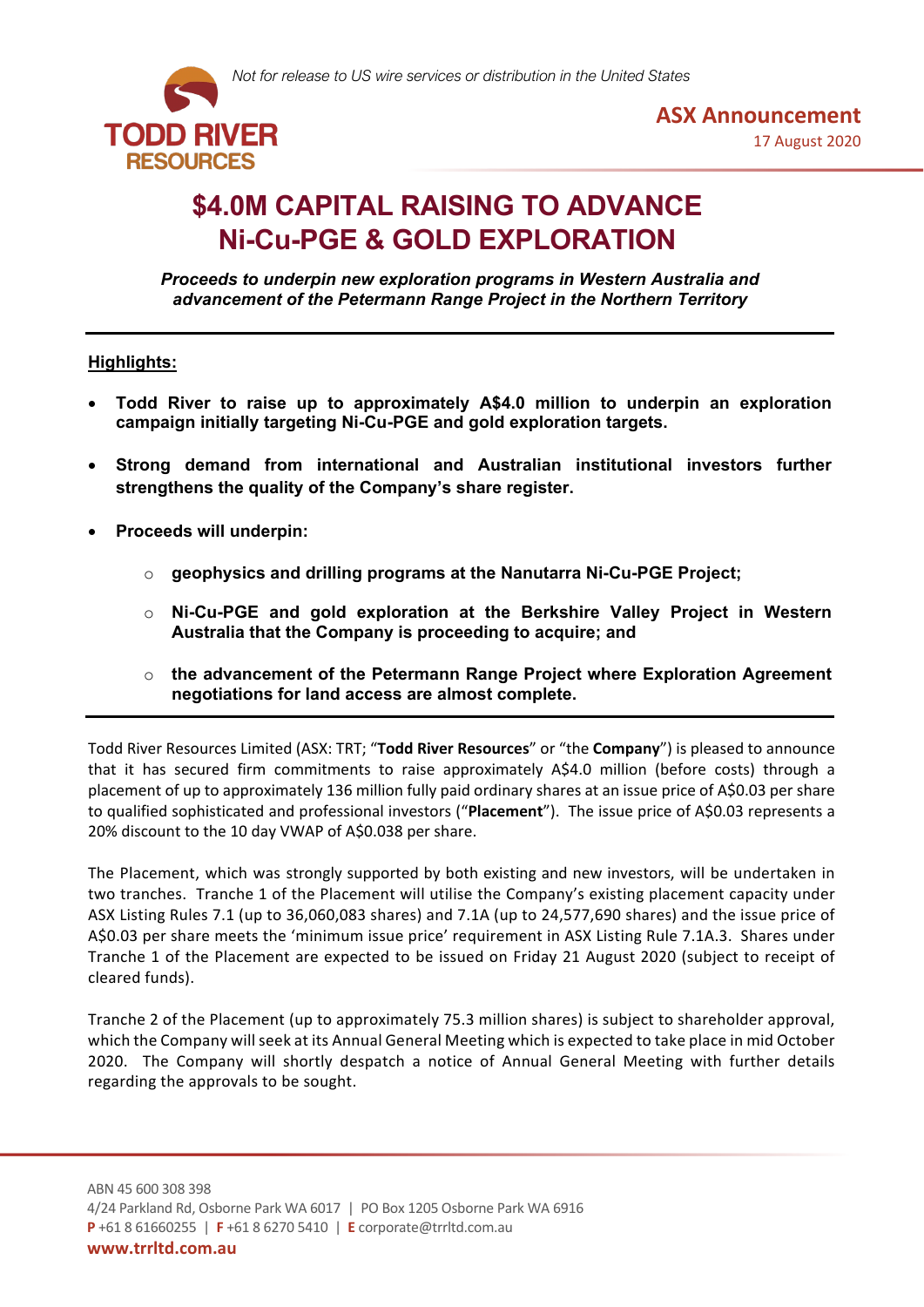

Participants in the Placement (under both Tranches 1 and 2) will also receive one (1) free attaching unlisted option for every two (2) shares issued under the Placement, with each option to be exercisable at 6.0 cents with an expiry date of 2 years from the date of issue ("**Option**"). The issue of Options will be subject to shareholder approval at the AGM and, if approved, will result in the issue of approximately 68 million Options.

The Company's Managing Director Will Dix has subscribed (through his nominee) for 833,333 shares (and will therefore receive 416,666 Options) under Tranche 2 of the Placement and incoming director Ian Murray (through his nominee) has subscribed for 1,666,667 shares (and will therefore receive 833,334 Options) under Tranche 2 of the Placement. The issues of shares and Options to Mr Dix and Mr Murray are each subject to shareholder approval at the AGM, pursuant to ASX Listing Rule 10.11.

Funds raised under the Placement will be used to carry out geophysics and drilling programs at the Nanutarra Ni-Cu-PGE Project; Ni-Cu-PGE and gold exploration at the Berkshire Valley Project in Western Australia (100km north of the exciting Chalice Gold (ASX:CHN) Julimar discovery) that the Company is proceeding to acquire through the acquisition of Marlee Base Metals Pty Ltd and Moonknight Pty Ltd (as recently announced); to advance the Petermann Range Project where Exploration Agreement negotiations for land access are almost complete; and for general working capital purposes.

Hartleys acted as lead manager to the Placement and Hartleys (or its nominee) will be issued a total of 10,000,000 Options as partial payment for those services, subject to shareholder approval at the AGM.

Todd River's Managing Director, Will Dix said, "*It is pleasing to see such strong demand from existing and new investors. This placement provides the Company with the ability to aggressively explore our WA assets and also to move quickly to complete the Exploration Agreement at the Petermann Range gold-copper project in the Musgrave Province.*"

Appendices 3B (Proposed issue of securities) have been released in relation to this announcement.

# **Summary Information**

The following disclaimer applies to this announcement and any information contained in it. The information in this announcement is general background information only and does not purport to be complete. It should be read in conjunction with the Company's other periodic and continuous disclosure announcements lodged with ASX Limited, which are available at www.asx.com.au. You are advised to read this disclaimer carefully before reading or making any other use of this announcement or any information contained in this announcement. In accepting this announcement, you agree to be bound by the following terms and conditions including any modifications to them.

## **Forward-looking statements**

This release contains forward-looking statements. The words 'forecast', 'estimate', 'likely', 'anticipate', 'believe', 'expect', 'project', 'predict', 'outlook', 'guidance', 'intend', 'should', 'could', 'may', 'target', 'plan' and other similar expressions are intended to identify forward-looking statements. Indications of, and guidance on, future earnings and financial position and performance are also forward-looking statements. Forward-looking statements in this release include statements regarding our strategy, future operational and financial results, acquisitions, future projects, the results of the capital raising and the use of proceeds therefrom. You are cautioned not to place undue reliance on forward-looking statements. The forwardlooking statements, opinions and estimates provided in this release are based on assumptions and contingencies that are subject to change without notice, as are statements about market and industry trends, which are based on interpretations of current market conditions. Forward looking statements